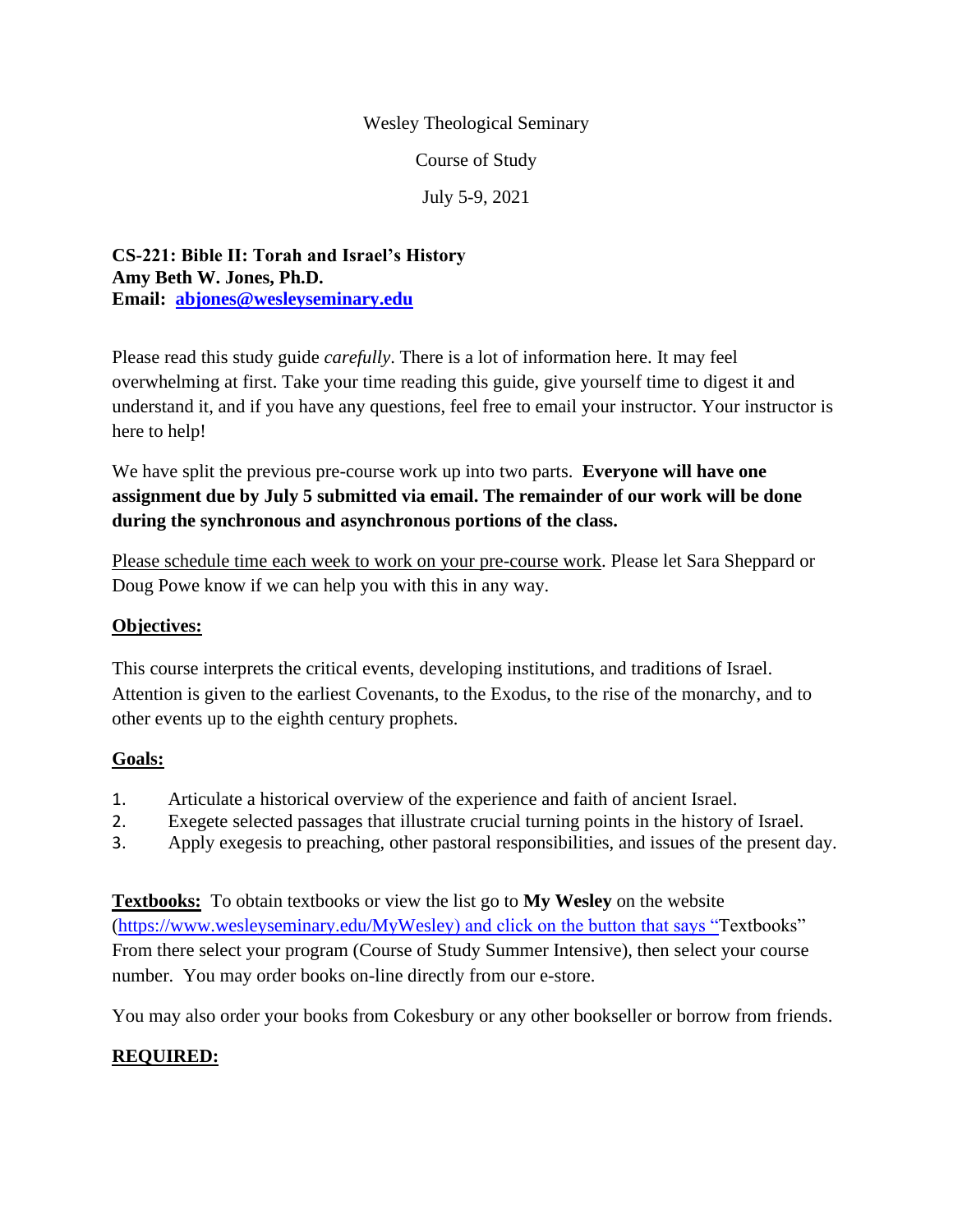Birch, Bruce, Walter Brugemann, Terence Fretheim, David Peterson. A Theological Introduction to the Old Testament, 2nd edition. Collins, John J, A Short Introduction to the Hebrew Bible Fretheim, Terrence. The Pentatuch

\*\*Also see documents posted on blackboard by the professor.\*\*

### **1. Asynchronous Learning**

During the weeks between May 24, 2021-June 18, 2021 your instructor will provide online asynchronous learning activities. Each day (M-F) there will be new assignments, requiring approximately 30-45 minutes of engagement from you. Where there are discussion forums, you are expected to both post your own responses and respond *meaningfully* in dialogue with your classmates.

# **2. Written and reading assignments:**

Prior to our synchronous learning on July 5, 2021, you are expected to have completed the assignments, below:

**Assigned Reading:** It is expected that you will have completed all of the assigned reading before the first day of class in order to complete your pre-class assignments.

### **Written Assignment Instructions:**

- 1. Please type your papers, double-spaced, 12 font.
- 2. Be sure to refer to all textbooks and reference books in your answers
- 3. Do not use footnotes when you quote but simply give the author and page number in parentheses after the quote, e.g. (Coogan, 49).
- 4. Pay attention to page limits; I will stop reading once I've reached the posted limit
- 5. Essay will be marked down 5 points for each day that it is late (unless you have permission from me for an extension).
- 6. Please submit your essay via email.
- 7. Put your name on your submission, either on the top of the first page or in the header.
- 8. Put your name in the file name of your document. Points off for not following directions.
- 9. Answer all questions in a single document instead of separate files for each question.
- 10. I will only accept .doc or .docx file formats.

# **Prior to July 5, 2021:**

On the first day of synchronous instruction (July 5, 2021), email your responses to the following questions to your instructor:

1. Describe the call narrative of Moses in Exodus 3. List the parts of the call narrative but also comment on the significance of each part in terms of what it says about God and about Moses. What does this call narrative say about the relationship between God and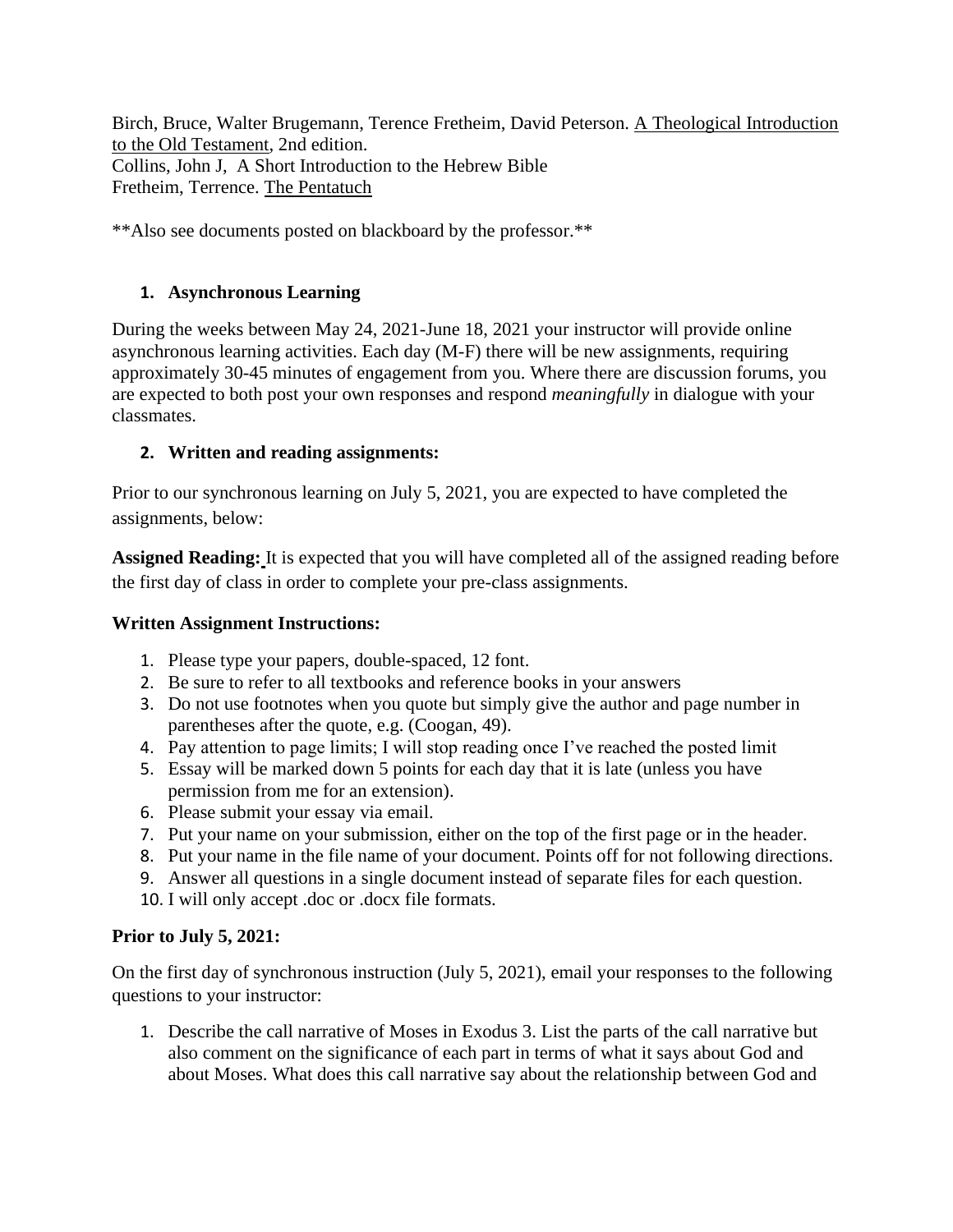Moses? How is your call like or unlike the call of Moses? (2 pages, 30 points)

- 2. What does Israel remember about God and itself in the wilderness, that is, what are the basic themes of the story about Israel in the wilderness? Illustrate each theme you list with texts from Exodus and Numbers. Reflect on 'wilderness' as a metaphor for your life before God. (2 pages, 30 points)
- 3. The Decalogue expresses the essence of the Sinai covenant. Define the word "covenant," showing that you have consulted all of the textbooks and the reference books. Discuss the form and content of the Decalogue (the Ten Commandments). Choose one commandment and tell why it is important today. (1 page, 20 points)
- 4. How do Exodus and Leviticus understand the nature of 'holiness'? (1 page, 20 points)
- 5. Discuss the rise of David as king  $(1 \text{ Sam } 16:1 2 \text{ Sam } 7)$  and the development of a royal theology, being sure to discuss 2 Sam 7 and the tension between conditional and unconditional covenant. Discuss also the concerns of the Succession Narrative in 2 Sam 9-20 and 1 Kings 1-2. What are the good and bad aspects of David's kingship? What human vulnerabilities of David do these chapters reveal? (3 pages, 35 points)

### **3. Face-to-Face Class Time (July 5-9, 2021)**

By the time we come together face-to-face you will have done all the written work you need to do for the course! Together, we will work on some interpretive methods and read some texts together. We will be using all of the information you've gathered and dive in to reading and interpreting texts, together with the aid of art, music, and videos. If you can muster the energy to do really fine work for the month preceding the face-to-face class, we can do a lot of fun and interesting interpretive work together!

### **Criteria for Evaluating Course Work:**

Regardless of whether you write a paper, answer an essay question, voice an oral presentation, or create any original project, the academic context requires that certain minimal requirements characterize your work. While there are subjective components in the grading process, most professors are concerned that you become well educated in four basic qualities of excellent academic work.

1. Demonstration of an empathetic understanding of the content of texts and resources. Your topic should not only be well researched in the library, through interviews and observations, and/or from assigned readings and class discussions, but you should be able to provide a fair description and a clear understanding of texts and resources. This is apparent in the ability to describe and discuss precisely and accurately what an author has written or a speaker has said.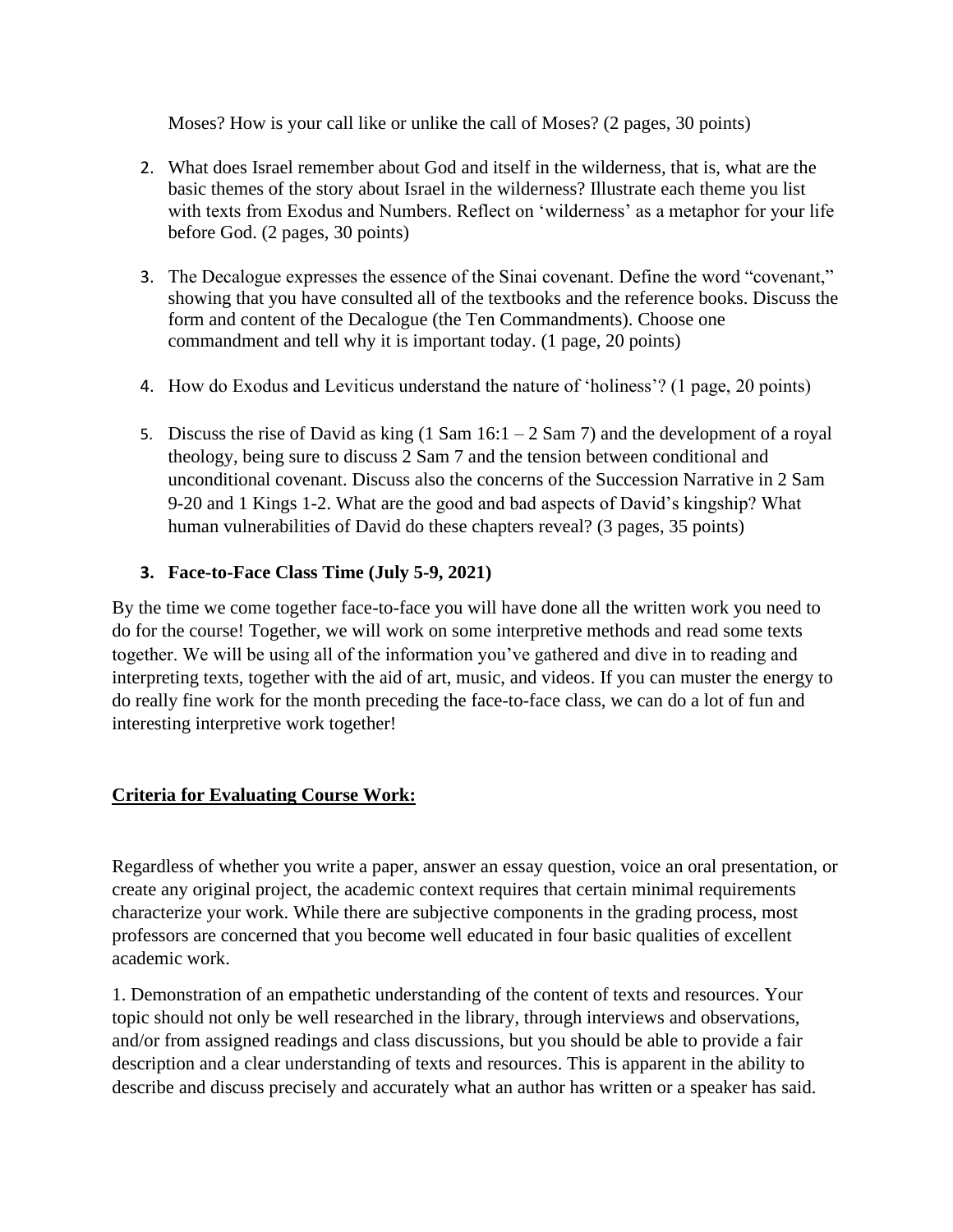Evaluation, response, and critique follow accurate representation of another's ideas—earn the privilege of criticizing a viewpoint by showing that you really understand it.

2. Clear critical thinking that provides appropriate specific evidence for conclusions. Use the most precise historical, empirical, or contemporary data or information to support the claims of your thesis and paragraphs. Conclusions follow from and are supported by evidence. Be sure that your evidence is relevant, accurate, and detailed. Adherence to clear critical thinking, relevant and accurate evidence, and logical organization constitute sound arguments. Even creative writing requires logical relationships among ideas to assist your readers in following the plot or main point.

3. Creativity that moves beyond reporting someone else's ideas. Your creative addition to academic discourse might include questioning, evaluating, applying, criticizing (positively or negatively), developing, or responding. You might see a connection between two or more ideas. You might see information from a unique perspective. The minimal requirement of academic work is correctly repeating what is read or discussed. Excellent work moves beyond repetition to unique insights, organization, correlations, and theses. Work to find your own scholarly and professional voice.

4. Grammar, spelling, and form. Excellent written work is conscious of proofreading and good communication. Oral presentations are equally accountable for careful expression. A brilliant thesis can be lost in a paper or project that obscures its ideas with careless communication. Your readers and listeners should not have to guess what you mean—help them by speaking and writing well.

# **Grading:**

The instructor assumes that everyone in the class is capable of the work required to receive a "B" grade for each assignment. The following interpretations of the meaning of each grade have been developed to help class members review their work to identify strengths and problems.

• A "B" means that the basic elements of the assignment have been faithfully included, the argument is internally coherent, and clearly articulated.

- A "B+" means the assignment is also well crafted.
- An "A-" means that the assignment is not only well crafted, but it also probes the issues with considerable insight.

• An "A" means the assignment is well crafted, reveals considerable insight, and moves beyond the range of the student's prior knowledge to begin to construct new perspectives and meanings for the subject. In other words, it shows the student's imagination at work; it has a creative edge.